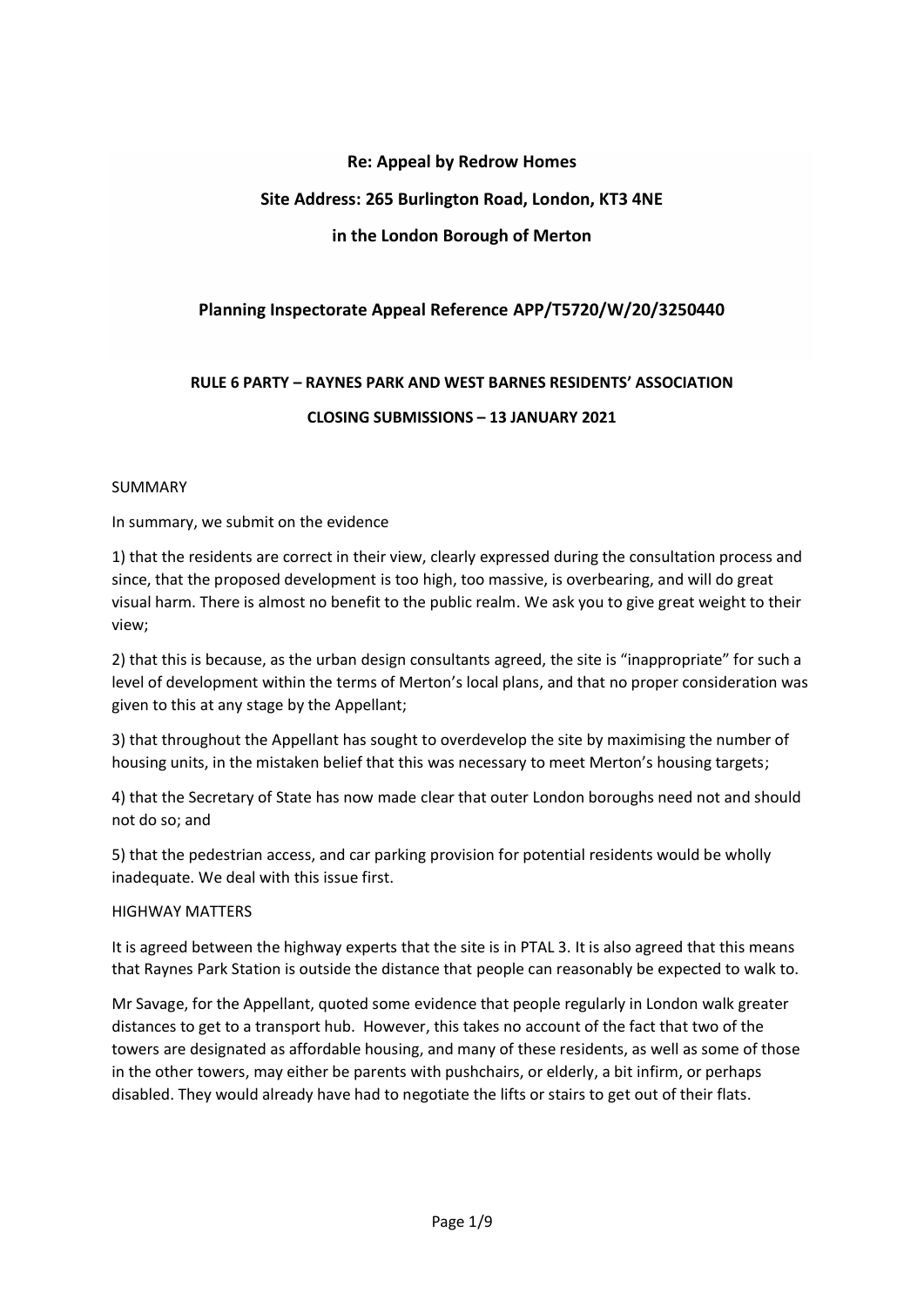These people will then be forced back on the 131 bus service, which can be blocked in for up to 10 minutes at a time when the West Barnes Level Crossing gates are down. The gates are held down to allow up to 3 trains at a time, and occasionally more, to pass through. Traffic levels have been held down since March 2020 by the pandemic and are atypical and cannot be used as an indicator for the future.

He suggested an alternative route for able bodied people over the level crossing if it was open, but otherwise going over the bridge, along Linkway and Church Walk, down Grand Drive, and across the dual carriageways in Bushey Road, and along to the station. This route is not one that any local person would think of taking.

The other possible station, that is just within the PTAL 3 guidelines is Motspur Park, which is an 8 to 10 minute walk. However, this has the major deficiency that it is only accessible up and down a double set of outside metal stairs, and so would be inaccessible to many people. While money has been promised for step free access in the February budget, this must be doubtful in view of the many other demands now on Government expenditure. This has been promised before but was never forthcoming.

The K5 bus goes to Motspur Park, but it only runs every hour, and its timetable is greatly affected by how quickly it can get over the level crossing.

It was suggested that there were other bus routes out of the area, but these run from Shannon Corner which is itself a five minute walk from the appeal site, and go nowhere local. It is important to note that the appeal site is not at Shannon Corner but is a good way down Burlington Road. There are a few shops on the other side of the road but no other local facilities except the Tesco store.

Mr Savage attempted to suggest that New Malden was an alternative. While the 131 bus goes there in the opposite direction, no-one would choose to walk there. This would mean walking firstly to Shannon Corner, then crossing two major roads and under the flyover, before going past large out of town shopping developments, and then a lot of tertiary shopping before reaching the Fountain Roundabout where the high street starts. The station is at the end of that.

# PARKING PROVISION

The site is ideally suitable for anyone with a car. It is just off the A3, with fasts links to the motorway network. That is why the Tesco store and other big box stores were built at Shannon Corner.

However, the design of the development is such that it only allows for less than half of the permitted car provision. Only 220 car parking spaces are provided. Of these 14 are reserved for wheelchair access, and 2 for a car club. The car club would likely be available only for short term use. Accordingly, there are only 204 other spaces for 456 apartments. These would be allocated on a yearly lease arrangement to those who wanted to pay for them. Those who did not want to pay, and those who did not have the choice, would have to park elsewhere.

It was argued by Mr Savage that car user in London was going down, and that this provision would be sufficient. Mr Lancaster, for the Council, disagreed, and his evidence should be preferred. In the real world there would still be a huge demand for cars from the residents of these apartments, situated ideally as it is for the road network, and with difficult transport links otherwise.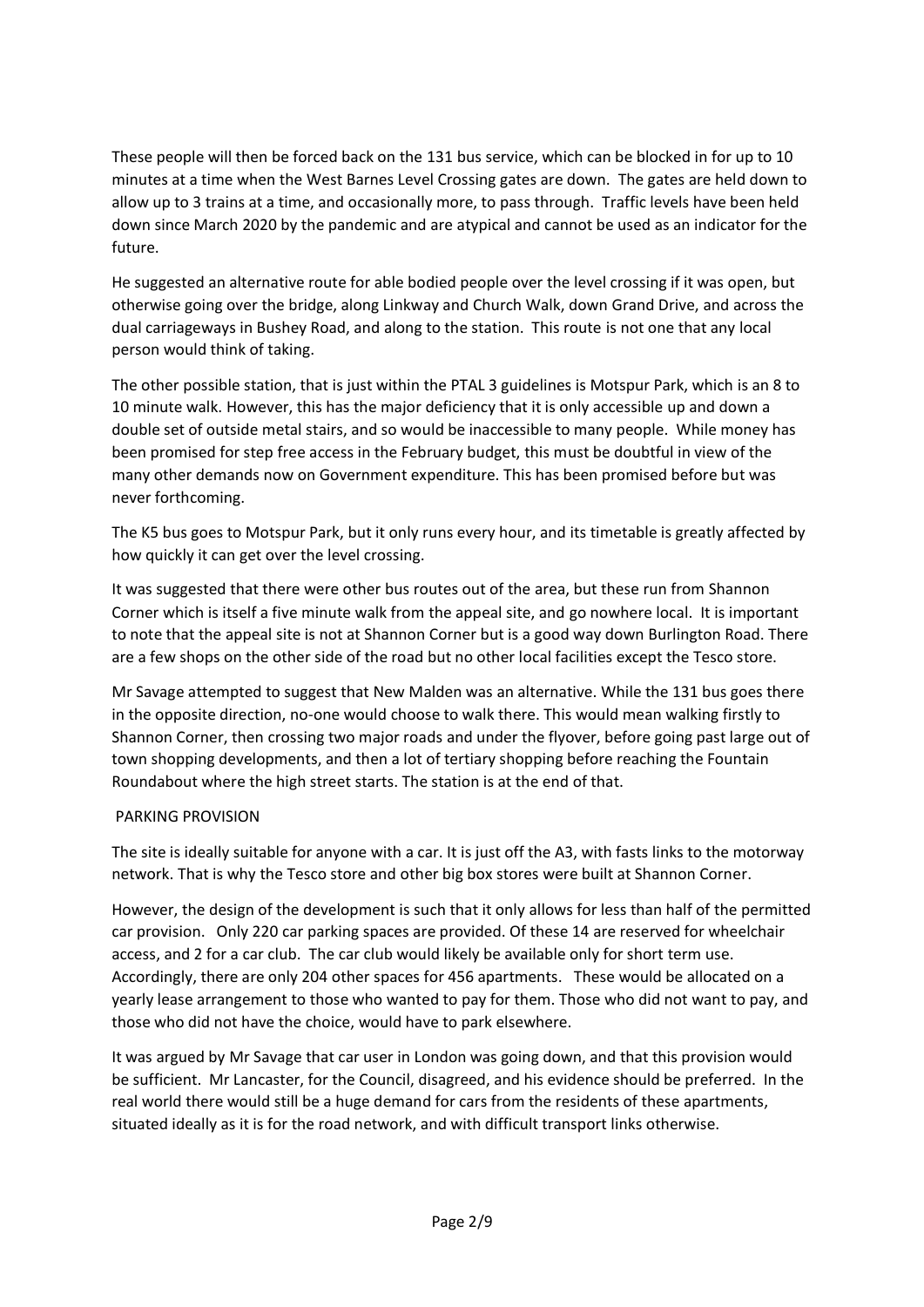The inevitable result would be that the occupiers of the flats would seek to park in the streets opposite. Most of these streets are in PTAL2, and many of these residents need cars as a result. It is clear from the evidence that parking on these streets is at a very high stress level. Cavendish Road already has a CPZ, and the two other streets nearest to the development have a stress level of over 90%. The other nearby streets have a stress level of over 80%.

The other inevitable result, as the residents see, is that the Council would seek to manage the parking by suggesting CPZ's over the whole area. Merton does not impose CPZ's. Many residents will not want to pay a heavy annual charge for parking in their area. They also realise, as the experts said, that the availability of parking space is reduced by CPZ's. The residents will not be thanking the Appellant for section 106 funding to enable Merton to implement a new CPZ.

Merton has insisted on a Unilateral Undertaking from the Appellant that no occupier of the development will be able to apply under a new CPZ scheme, except holders of a Blue Badge. Blue Badge holders historically in Merton have been able to park in any CPZ. This means that any occupier of the development who has a Blue Badge would be able to park on local streets if they so choose. There could be very many of these.

Given the lack of parking spaces on these streets, people will park on yellow lines and in dangerous places. This is already happening as the photos show, and as Mr West said in evidence. The Annex to the Secretary of State's letter to the Mayor dated 13 March 2020 states that: "Reducing parking spaces for homes risks residents being forced to park on street and causing congestion to London's road network and adversely impacting on the cyclability of roads in outer London."

One other failure of the scheme is that only 4 spaces are allocated for deliveries. In view of the huge increase in internet shopping this is woefully inadequate. Delivery vans will have to queue dangerously outside on the main road for a space, near the mini roundabout on a corner.

But the most astonishing lack of parking provision is for visitor parking. Only 3 spaces are provided for 456 apartments. Many residents will want relations and friends to visit, and stay on occasion. Where are they to park? Where are the doctors, health visitors, and the huge numbers of other callers to park? They cannot park on the main road, or for more than 3 hours in the Tesco car park, and so will be forced to try and park in the streets opposite. Mr Savage argued that the numbers visiting would match those leaving the allocated parking spaces. But this is quite unrealistic since a resident with a contractual parking space could not be expected to give this up for a visitor for an unknown and indefinite period of time.

We would ask that were any permission to be granted, it should be on the condition that the frontage of the site be pared back by a metre or so to allow for two lanes approaching the level crossing, as suggested by Mr Lister on behalf of Champions. We are aware that that the Council do not wish at present to buy or compulsorily purchase the frontages further back from the crossing which would enable two lanes to be created, but the possibility of this happening should be retained.

It would not only cure the blockage at the level crossing but reduce the amount of CO2 being pumped out by the queuing cars. And if CrossRail 2 ever happened, the level crossing would be closed for up to 10 trains an hour passing through.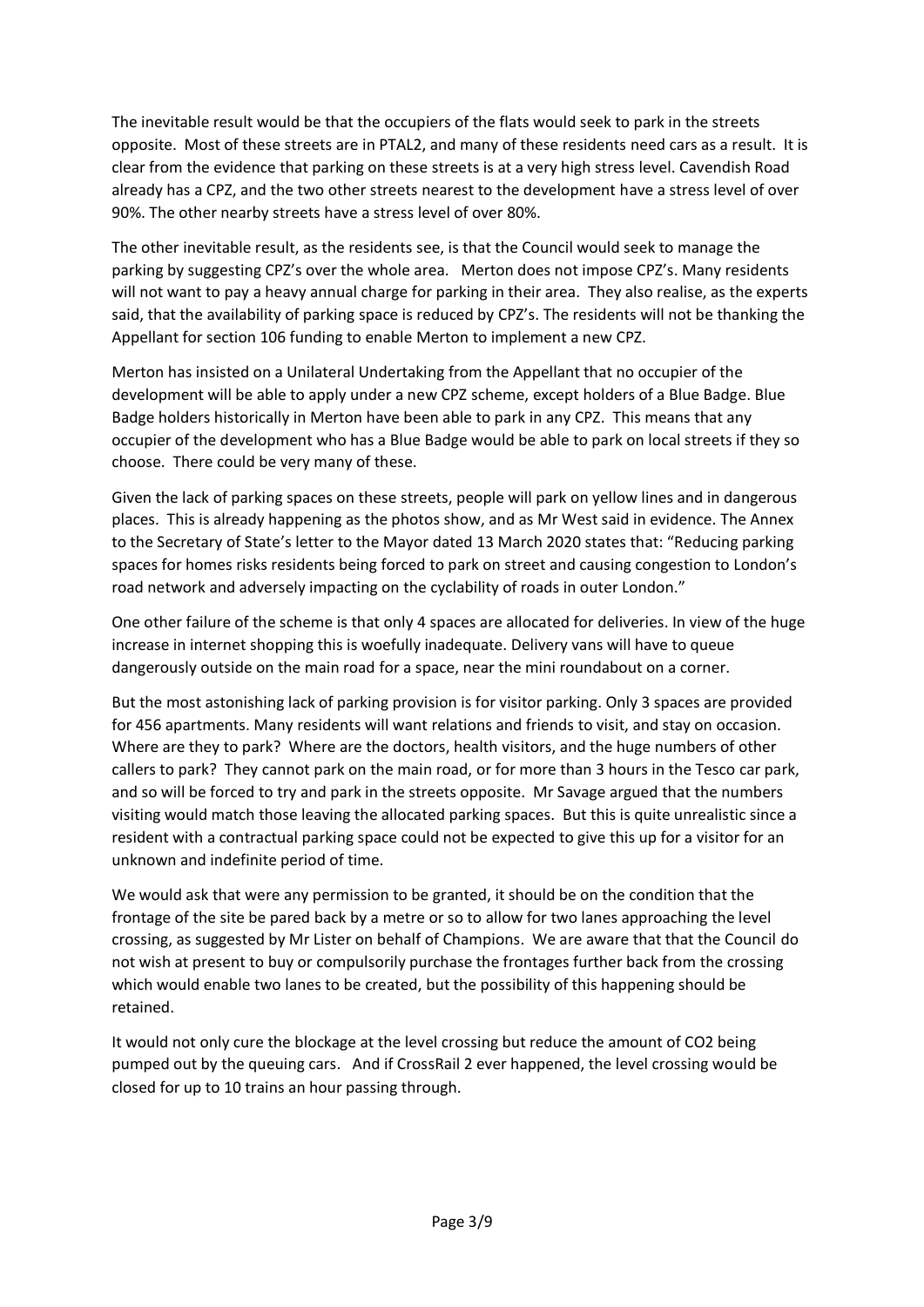#### CHARACTER AND APPEARANCE

#### TALL BUILDINGS

The proposal is for 7 tower blocks, from 7 to 15 stories in height. The Appellant's urban design consultant, Mr Pullan, said in evidence that the towers fronting Burlington Road would be 7 ,8, and 9 stories in height when the podiums were taken into account. In our view, they would be intimidating at street level as one can see from his CGI images. From a greater distance, the various photo images prove that these and the larger towers behind would be visible over a very large area of Merton, and would dominate intrusively the local 2 storey suburban street scheme. The configuration of the towers is such that they will look like a continuous wall from many angles.

The Grand Drive Character Area studies clearly show the local street scheme. This development would be totally out of context with it.

Mr Pullan was of the opinion that they would do no "harm" and said that he and Mr Nowell, the Council's urban design consultant, could reasonably come to a differing view as to their visual harm. We ask you to give great weight to the views of the residents as to the harm that would be occasioned, as expressed through the 500 letters of objections, at the packed public meeting that we held in September 2019, and as put to you by Councillors Bokhari and Bailey and our MP. Our residents disagree profoundly with Mr Pullan's assessment at 1.35 of his Summary Proof of Evidence that "the proposed buildings will contribute positively to the street scene and make a powerful contribution to the quality and vitality of their setting".

The proposed design is totally contrary to Merton's Design Policy DM D2, a-i. The proposals "would not rate positively and appropriately to the siting, of rhythm, scale, density, proportions, height and massing of the surrounding area".

They "are inappropriate to the architectural forms and language of the wider setting": Policy DM D2, a-ii. They "would cause visual intrusion to existing development" in breach of Policy DM D2, a-vi.

The urban design consultants on both sides agree that the siting of these tower blocks is "inappropriate" for tall buildings, as defined by the map on page 59 of Merton's Tall Buildings Background Paper 2010. Mr Pullan states this in terms at 4.48 of his proof of evidence.

Mr Nowell sets out in his proof of evidence at 4.2.7 to 4.2.11 that this Paper informs Merton's policy framework as to tall buildings.

Paragraph 1.4.2 of the Tall Buildings Paper defines a tall building as: "any building that has a significant impact on the existing scale and character of an area through height can be considered a tall building. In the context of Merton, where most of the borough is characterised by 2 storey suburban houses, any buildings of 4 storeys or higher could be considered a tall building in these locations".

Merton has only three tall buildings, all situated within a short distance of a tube station. These are in Colliers Wood, and in the town centres of Wimbledon and Morden. They are all commercial buildings and mark important areas.

Paragraphs 3.8.2 of this Paper states that:

" Areas where regeneration is proposed within the Core Strategy including Morden and Colliers Wood, offer some opportunity, through comprehensive redevelopment, to introduce higher building elements where this is consistent with the understanding of how the area will transform".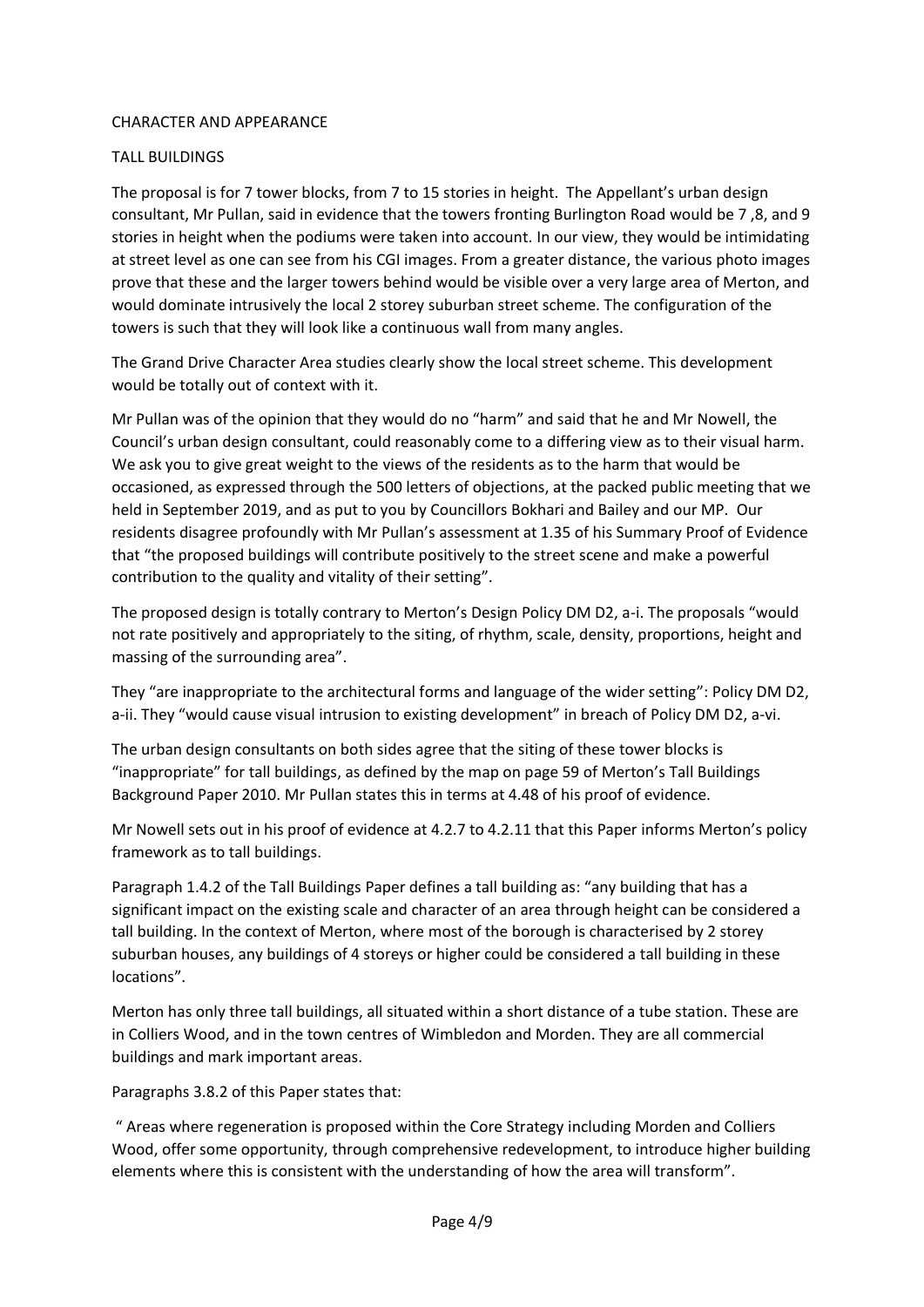Paragraph 3.8.18 states that:

"Designated industrial areas including those of Shannon Corner and Morden Road Industrial Areas are sensitive areas of the borough where taller buildings may be appropriate where contribution to the regeneration and enhancement of employment uses, and where they will not have a detrimental impact on areas outside the designated industrial area over time".

This sub-paragraph is clearly dealing with employment and not housing.

Mr Pullan argued, despite the appeal site being "inappropriate" that it was, nonetheless, a site fit for regeneration, and pointed to the permission give to Albany House and the B & Q Tower. He did not quote any policy guidance to justify such tall buildings on this site. Mr Murch in his Rebuttal Statement at 7 discusses Merton's New Draft Local Plan but accepts at 7.2 and 7.10 that limited weight can be attached to its policies.

As we have made clear, we would accept that a considerable number of new homes could be built on larger sites closer to Shannon Corner as part of an optimised development, and we set out at the end of our submissions how this can be achieved without causing harm to local residents.

The height categories are defined in 3.5.3 of the Tall Buildings Paper as:

Suburban Low rise and undeveloped land (0-3 storeys)

Mid-rise (4-6 storeys)

High Rise (7-10 storeys)

Prominent high-rise towers (11+).

These towers are all high rise and above. They are all tall buildings as defined in Merton's Draft Local Plan (October 2018, Stage 2 Consultation). Paragraph 5.1.12 at p 5-6 also states that tall buildings outside the town centres of Wimbledon, Colliers Wood and Morden are unlikely to be acceptable.

Mr Nowell, in his evidence, stated that in his opinion the site could be used for residential buildings of up to 5 or even 6 storeys but not more. In our opening submissions we agreed that the residents would not be opposed to the site being used for housing, provided that the stories were limited to 4 or at the most 5, be less dense, and have room for some play area.

The buildings around Burlington Road are low rise, as are the Raynes Park High School and the Sacred Heart Primary School. The highest buildings are Albany House at 5 storeys and the B &Q store which is only 4/5 storeys high. It is only the slender advertising turret of that store which is 7 storeys high.

The buildings are so high that they affect the light to the Raynes Park High School. We ask you to give great weight to the evidence of Mr Hogarth, the Deputy Head, on behalf of the school which has 1085 students, and employs 100 adults. He points out that the development will sit a mere 30 metres away from their buildings and would drastically exceed any building on their site or in the surrounding area. This would result in significant shading and shadowing, and in particular affect their Design and Technology classrooms during the whole of winter. It would also have a severely detrimental impact on their photovoltaic panels. The projected loss of natural light would also impact on the students' ability to learn and their mental health and wellbeing.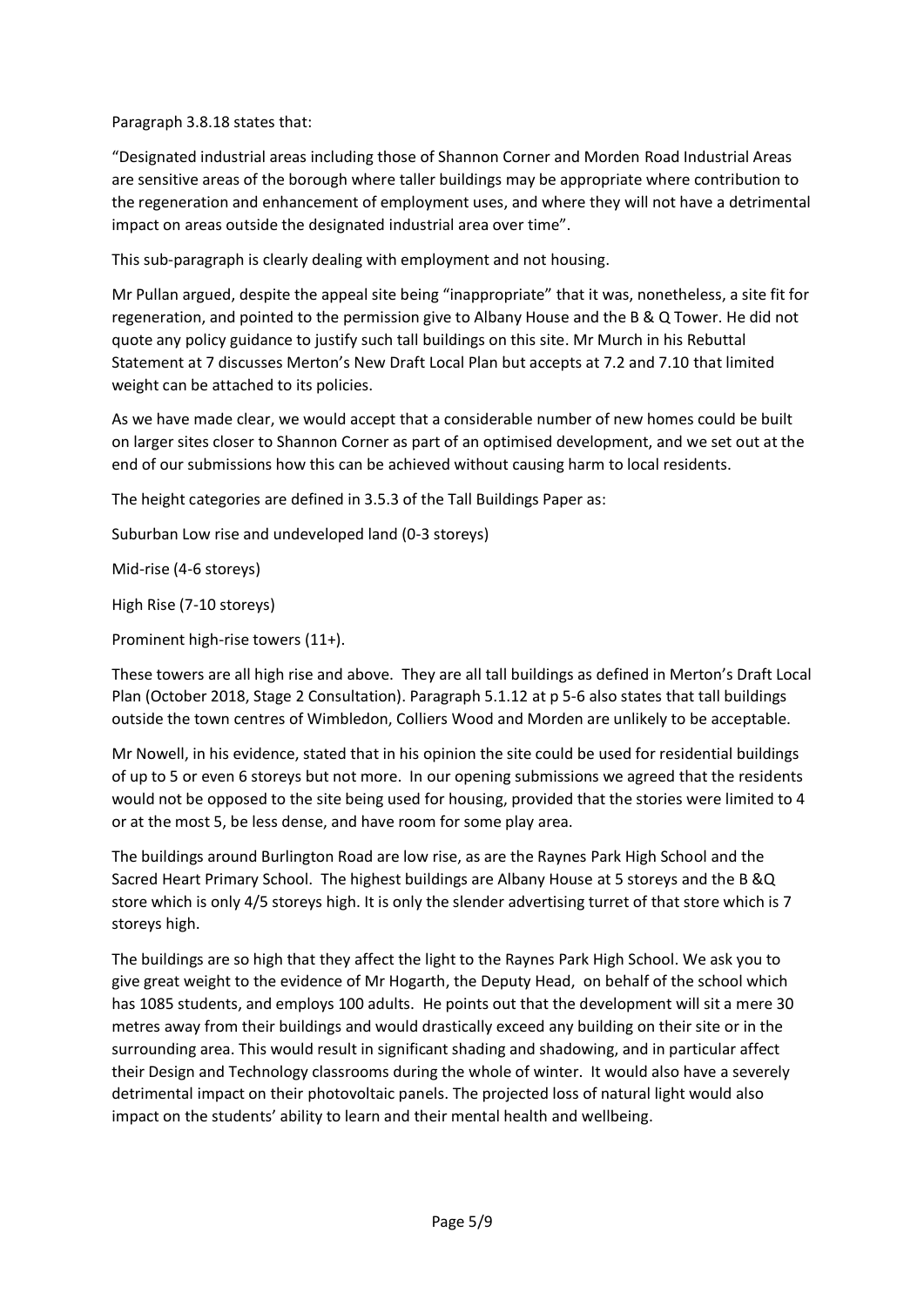We request, on their behalf, that the Conditions expressly include a requirement for liaison with the School over disruption during construction, even though neither the Appellant nor the Council consider this necessary.

We ask you to find that the siting is contrary to the planning policy for Tall Buildings adopted by Merton which is up to date.

Overall, the design has no redeeming features which would justify this breach. It has an overbearing appearance, there is poor provision of new public amenity, lack of permeability, and dead frontages.

# CARBON AND CLIMATE CHANGE

Another indication is that the design is too tall and too massive is that the design only achieves 36.5% savings towards the GLA's zero carbon objective, which is just 1.5% better than their 35% threshold. The design did not have the initial objective of aiming for zero carbon.

With regard to the separate matter of Embodied Carbon, we are pleased that the Appellant has agreed to a Condition that would explicitly require the Whole Life Carbon and Circular Economy Assessment to be carried out, and we would expect this assessment to inform and influence the detailed design process.

#### THE VIEW OF THE SECRETARY OF STATE

Indeed, Merton's policy has recently been reinforced by the Secretary of State. In his letter dated 10 December 2020 to the Mayor he states that he was issuing a new Direction regarding Policy D9 (Tall Buildings). He writes that: "There is clearly a place for tall buildings in London, especially where there are existing clusters. However, there are some areas where tall buildings don't reflect the local character. I believe that boroughs should be empowered to choose where tall buildings are built within their communities…I am issuing a further Direction to strengthen the policy to ensure such developments are only brought forward in appropriate and clearly defined areas as determined by the boroughs whilst still enabling gentle density across London. I am sure that you share my concern about such proposals and will make the required change which will ensure that tall buildings do not come forward in inappropriate areas of the capital". These changes are set out in his proposed direction DR12.

As Mr Pullan accepts on behalf of the Appellant that the site under appeal is "inappropriate", that should be in itself enough to determine this appeal and dismiss it.

Other proposed updated changes by Direction to the London Plan are that: "Optimising site capacity means ensuring that development is of the most appropriate form and land use for the site" and requires a design led approach. "Higher density developments should generally be promoted in locations that are well connected to jobs, services, infrastructure and amenities by public transport walking and cycling". That is not the case in this development.

# MEETING HOUSING NEEDS

The Secretary of State continues: "The optimum capacity for a site does not mean the maximum capacity". We rely on Mr Nowell's evidence that the Appellant has sought to build the maximum and not the optimum capacity. This is said to be necessary to provide housing that will go to meet Merton's target. But we agree with the Council that this can be met from a smaller scheme, and from other schemes for which approval has already been given, or is likely to come forward for approval.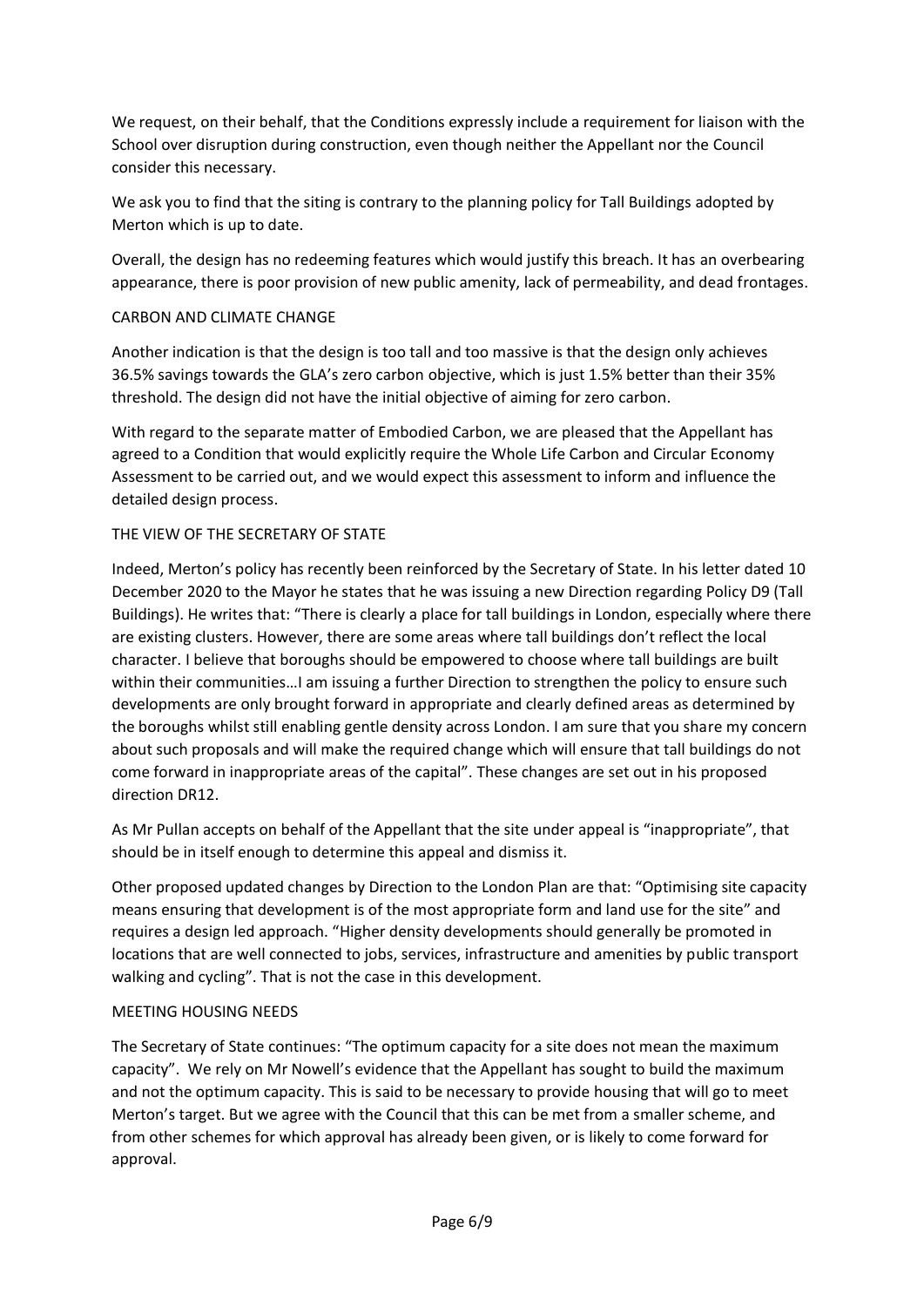In his Written Statement dated 16 December 2020 he set out proposals for assessing local housing need to ensure that all local authorities plan to build enough new homes. He stated that the previous standard method did not go far enough, and that the current levels needed to be increased by 35% and that London needed to build more homes.

He expected to agree the London Plan with the Mayor early in the new year which would meet this need. He said: "We now need to focus on the medium and long term and create a plan to better address London's housing needs, whilst protecting the character of London's communities, particularly in outer London, and London as a place for families".

We submit that this is a clear indication that boroughs are to plan for more housing in the medium and long term, and that he does not expect outer London boroughs such as Merton to be required to fulfil much greater targets now; and particularly that inappropriate development that would impact adversely on local communities should not be allowed.

# PRE-APPLICATION MEETINGS WITH THE GLA AND MERTON

No reference was made to the Tall Buildings Policy in the consultations with the GLA. In the GLA pre-application meeting report on 22 October 2018 at paragraph 5 it is said that "The site has no local planning policy designations". This was incorrect.

It is said in paragraph 31 that the proposal, which was then for about 430 residential units exceeded the top of the guidance ranges for density. It says that "The applicant should positively engage with the Council's design review process, in addition to design review with GLA officers". The Applicant did not so positively engage.

The GLA advised in paragraph 33 that: "Whilst officers acknowledge that the wider Tesco site is not locally allocated, a masterplan-led, comprehensive approach to redevelopment should be considered."

It was open to Tesco to consider and put forward such an approach, as we understand that they own the whole of the surrounding site. This opportunity was not taken.

The GLA also produced an application stage report on 9.9.19 (Core Document 7.3) which makes no mention of tall buildings at all.

# ARCHITECTURAL STATEMENT PREPARED BY MR BACON

Mr Bacon notes at 4.1 that: "The site is comparatively unconstrained in the sense of not being next to designative heritage sites or sensitive residential properties".

At the first pre-application meeting with Merton on 13 September 2018 at 6.7.16 it was said that LB Merton did not have any policies relating to building heights for this area to act as a constraint, so the application would be assessed on a design qualify basis… This was completely incorrect. The Tall Buildings Paper, on page 59, shows the appeal site in an area designated as "inappropriate" for tall buildings. To repeat, this has been acknowledged by both design consultants during the Inquiry.

The question of the heights of the buildings was not raised in the following 3 pre-application meetings with Merton.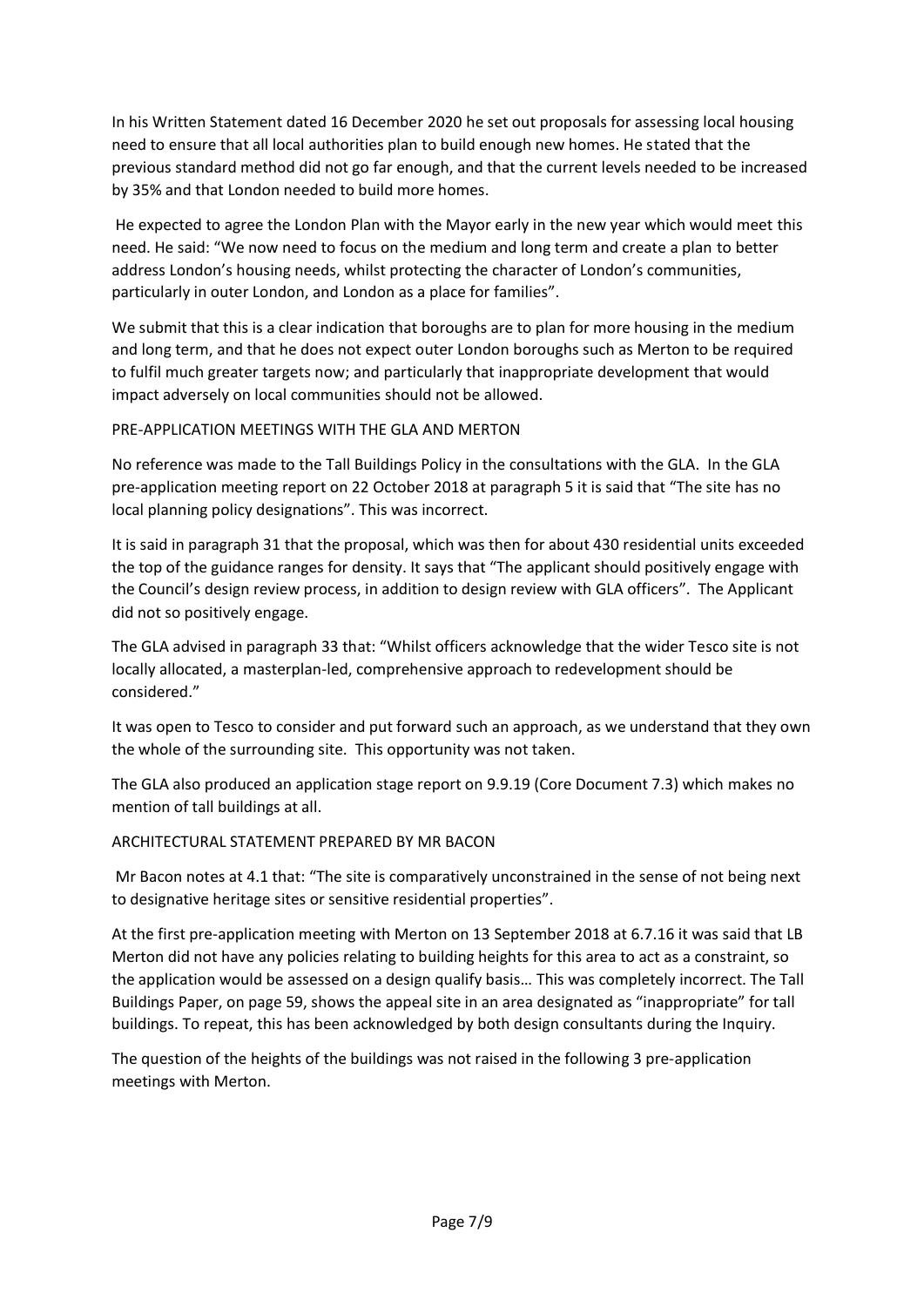#### THE DESIGN REVIEW PANEL

Mr Bacon discusses the Design Review Panel at 8.0 of his report and was heavily critical of its proceedings. Despite this, he was not called by the Applicant to give any evidence so that he could be cross-examined.

The Panel was on 22 November 2018. It included two, at least, of the Councillors on the decision making Committee, including its Chair. There were three architects, a chartered planner, and another landscape architect. It appears that there was a 10 minute presentation followed by 30 minutes of discussion, when the Applicant must have been present, at least in part. The comments made by the Panel were comprehensive and detailed, and showed a clear understanding of what had been presented to them.

We submit that it would have been obvious to the Panel in a few minutes that the height and the massing of the scheme on this site were totally inappropriate.

The Panel noted at 8.10.102 that there was: "No proper rationale for the chosen storey heights, whether they be the proposed 7-14 storeys or any other range. There was no townscape or contextual justification for the heights chosen, and if this was considered acceptable".

There were detailed criticisms of the Podium Typology, the Apartment Mix, Permeability, Density, and Dual Aspect. As to dual aspect we ask you to find, in accordance with the evidence of Mr Wingrove, that many of the flats qualify for this description in name only, and fail to deliver the benefits that dual aspect homes should provide.

Mr Nowell agrees entirely with these criticisms at 4.2.31 to 4.2.35 of his proof of evidence, and in particular at 4.2.33 writes that "No reasonable or acceptable justification for this proposed height is presented in the Appellant's Design and Access Statement".

We submit that the reasons given by the Appellant for not making substantial amendments to the scheme to take account of the very reasonable view of the Panel are not justifiable or acceptable.

The Supplementary Statement of Common Ground states that: "notwithstanding any concerns regarding the design of the proposal officers considered greater weight could be attached to the benefits of the housing delivery in drafting their conclusions on the scheme and any recommendation to members". We submit that the Committee members were right not to follow the recommendation for approval, but to give instead greater weight to the overbearing nature of the design, and its effects on residents.

# PRE-APPLICATION CONSULTATION WITH THE COMMUNITY

At 2.33 of Mr Murch's first proof of evidence he sets out the pre-application consultations. The results of those show that the main concern of the consultees, as it was with the DRP, was the height and massing of the towers. The same concern was expressed at the meeting with the Raynes Park and West Barnes Residents' Association which was held on 8 January 2019. It was attended by Mr Bacon and five other representatives of the Appellant. They presented the scheme to the Committee and Councillors Bokhari and Bailey, and there was a long discussion. When asked why the proposed heights could not be reduced, they said that Merton's housing targets have been increasing and the proposed specifications have to reflect this. They were told that there was widespread concern about the inappropriate nature of the higher blocks and the lack of play spaces for children.